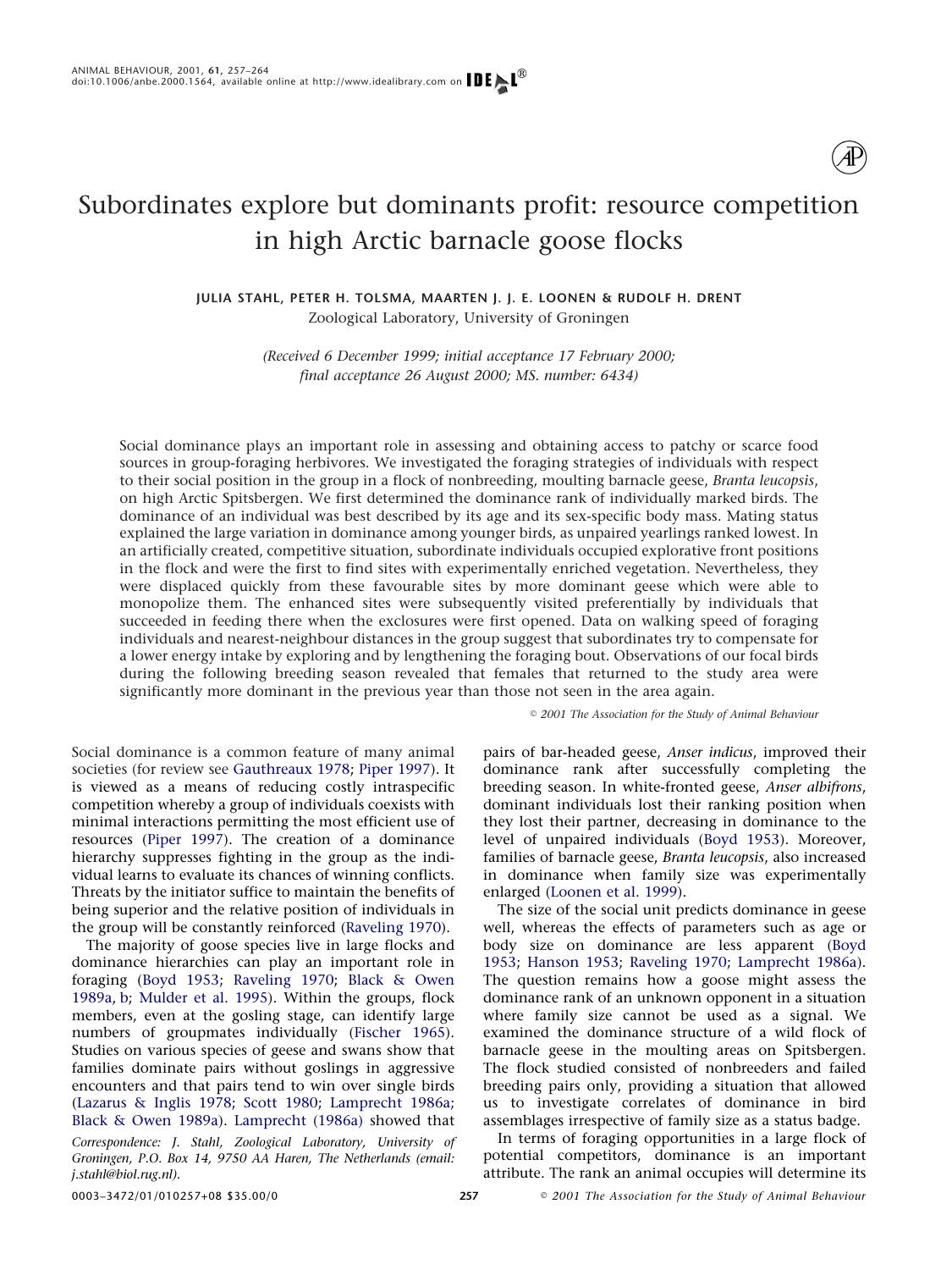share of resources, which suggests that the trade-off between costs and benefits of group foraging is related to the dominance position of the individual group member and the size of the group. In social groups, dominant individuals have prior access to food (e.g. herbivorous red deer, *Cervus elaphus*: [Appleby 1980;](#page-6-4) seed-eating juncos, *Junco hyemalis*: [Baker et al. 1981;](#page-6-3) mussel-eating oystercatchers, *Haematopus ostralegus*: [Goss-Custard 1980\)](#page-7-10). Various studies show that plots with high-quality plants are exploited by the dominant geese in the flock [\(Prop](#page-7-11) [et al. 1984;](#page-7-11) [Teunissen et al. 1985;](#page-7-12) [Prop & Deerenberg](#page-7-13) [1991\)](#page-7-13). Spring foraging opportunities, mediated by individual dominance, translate into improved body condition of female geese and subsequently into successful reproduction at the Arctic breeding grounds [\(Teunissen](#page-7-12) [et al. 1985;](#page-7-12) [Ebbinge & Spaans 1995\)](#page-7-14).

The shepherd hypothesis, posed by [Rohwer & Ewald](#page-7-15) [\(1981\)](#page-7-15) and reviewed by [Piper \(1997\),](#page-7-1) tackles the question why subordinate flock members remain in the group despite their low status. [Rohwer & Ewald \(1981\)](#page-7-15) argued that dominance and subordination can be equally advantageous strategies, as long as dominants protect familiar subordinates from attacks by other dominant flock members and in turn profit from food exploration by their established underlings. Alternatively, the 'hopeful dominants' hypothesis (e.g. [Ens & Cayford 1996\)](#page-7-16) links dominance rank with age for long-lived species in stable aggregations and suggests that subordinate young birds queue for higher status which they eventually achieve when they get older.

Foraging in a large flock, which depletes resources rapidly, results in different foraging opportunities for individuals according to their position in the flock [\(Drent](#page-7-17) [& van Eerden 1980\)](#page-7-17). In an experimental study on brent geese foraging on fertilized plots of salt marsh vegetation [\(Teunissen et al. 1985\)](#page-7-12), the rate of agonistic encounters on favourable plots was positively correlated with the quality of, and therefore preference for, a plot. [Teunissen](#page-7-12) [et al. \(1985\)](#page-7-12) showed that individual birds tend to occur consistently in a certain segment of the flock and hypothesized from the outcome of agonistic encounters that birds in the leading segment of a foraging group run the risk of being supplanted by more aggressive birds following them. From the correlation between walking speed of individual geese and grazing pressure, [Prop & Loonen](#page-7-18) [\(1988\)](#page-7-18) suggested that unpaired and, therefore, lowerranking birds try to improve their positions in the group by walking faster.

We addressed the individual costs and benefits of foraging in a flock in relation to the prevailing dominance hierarchy. In a field experiment we confronted wild barnacle geese of known dominance status with plots of enhanced vegetation and we investigated the effects of dominance on foraging success in relation to future fitness.

### **METHODS**

# **The Study Area**

During July and August 1998, we studied a flock of moulting barnacle geese of the Ny-Ålesund breeding colony in Kongsfjorden, Spitsbergen. The first breeding pair in this colony was recorded in 1980 [\(Tombre et al.](#page-7-19) [1998\)](#page-7-19). During their flightless period, nonbreeders and failed breeders use distinct sites near the small research village Ny-Ålesund as a predator-safe foraging site [\(Stahl](#page-7-20) [& Loonen 1998\)](#page-7-20). From the middle of June to the middle of August, 100–140 nonfamily birds visit meadows close to a shallow lake, where sprouts of mainly *Poa arctica* protrude through the thick cover of wet moss. About 75% of the birds are marked individually with coded Darvic rings which can be read from a distance of up to 250 m with a 20–60  $\times$  telescope. During the 24-h daylight period of the Arctic summer, observations were mainly carried out in the night hours when disturbance caused by other research activities was low.

#### **Dominance Hierarchy**

We determined the dominance hierarchy of the flock by observing interactions between marked individuals and between marked and unmarked individuals. We defined an interaction as a direct confrontation between two birds, ranging from threats with lowered head and neck to active chases with flapping wings. We observed the flock from a hide and noted any participant in an interaction as well as the outcome, while the geese were foraging on unmanipulated vegetation. We considered an agonistic interaction as being won by an individual when the opponent turned and walked or ran away. Conflicts were resolved within seconds. The dominance score is defined as the percentage of interactions won by a focal bird divided by the total number of interactions in which the bird participated (for method see [Ens & Goss-Custard](#page-7-21) [1984;](#page-7-21) [Lamprecht 1986a\)](#page-7-7). We calculated a dominance score for each marked individual with a minimum total number of three interactions (involving at least two different opponents). Paired birds were assigned a dominance score based on interactions of both partners. The score was chosen in preference to a dominance hierarchy as a linear sequence for the whole flock [\(Henderson &](#page-7-22) [Hart 1991\)](#page-7-22) as our moulting group included unmarked birds whose interactions with marked birds contributed to the score of the marked focal bird.

### **Size and Age**

During the last week of July, the moulting flock was caught by a rounding-up technique, unmarked birds were ringed and all individuals were sexed, measured and weighed. Body mass was measured with an electronic balance to the nearest 5 g. Tarsus length was measured to the nearest 0.1 mm as the distance between the extreme bending points when the foot was bent at the intertarsal joint and the 'ankle'. Head size was assessed to the nearest 0.1 mm as the distance between the back of the head and the tip of the bill (for measuring techniques see [Dzubin &](#page-7-23) [Cooch 1992\)](#page-7-23). Mating status, classified as paired or unpaired, was determined from direct observations of ringed birds. Exact age was known only for individuals that were ringed as goslings or yearlings in former years.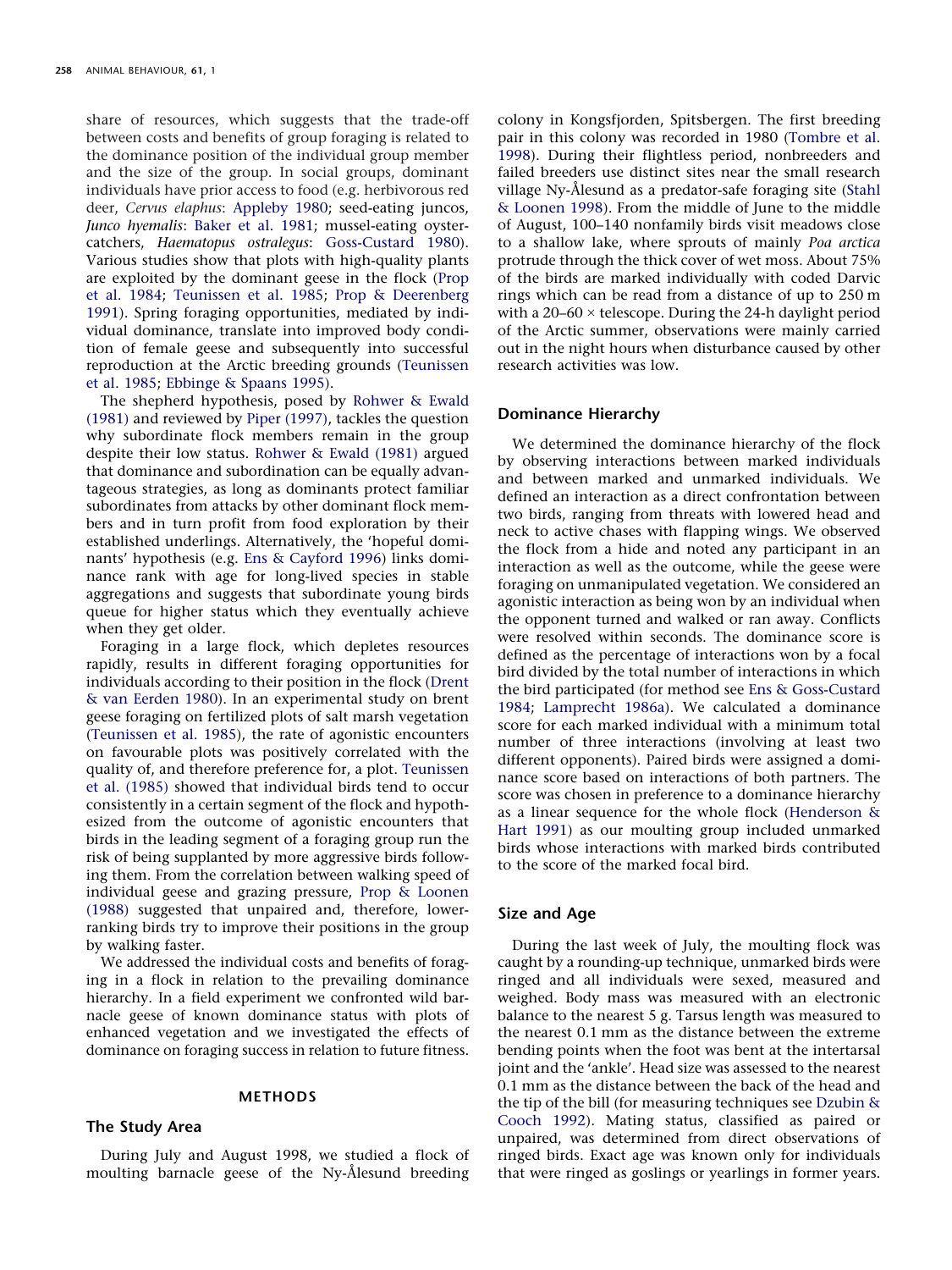Minimum age is indicated by the year previous to which a bird was ringed as an adult. Permission to ring the geese was granted to M. Loonen by the Governor of Svalbard. During ringing and measuring, groups of 50–100 geese were kept in movable enclosures of nylon netting on the tundra for about 4 h and released as a group afterwards. We detected no adverse effects on the birds. Foraging flocks returned to the catching areas within a few hours of their release.

# **Experimentally Enriched Vegetation**

To determine the ability of an individual to monopolize favourable foraging sites in relation to its dominance rank, we selected four plots of  $2 \times 2$  m on a moss meadow dominated by *P. arctica*. We excluded grazing animals by placing small fences of chicken wire around each plot from the end of June to the last week of July. The fences prevented grazing by geese as well as reindeer, *Rangifer tarandus*, which were the only herbivores in this area. In the last week of June, all plots were fertilized with a nitrogen-based commercial fertilizer (CaCO<sub>3</sub> NH<sub>4</sub>NO<sub>3</sub>, 23% N, concentration 125 kg/ha), dissolved in 2 litres of water/m<sup>2</sup>. After 1 month, we opened the enriched exclosures to grazing. During each observation period, only one plot was offered to the geese at a time. The time each individual goose spent on the plot was recorded to the nearest second. All social interactions that occurred either in the plot or within 3 m of it were noted. The dominance status of individuals calculated from their interactions within the experimental set-up correlated well with dominance values of the same individual obtained from observations on unmanipulated vegetation as described above  $(F_{1,15}=21.02, P<0.001)$ . We used individual dominance ranks determined previously and independently from the experimental set-up throughout our analyses.

A foraging period during which birds of the flock passed or entered the enriched plot was defined as a flock passage. These flock passages were terminated when the flock either retreated to the safety of the lake shore as a reaction to disturbance or moved to a different foraging site. During one flock passage, each individual entering a plot was given an ordinal number representing its position within the sequence of visitors. Each ringed visitor could be characterized by its previously determined dominance score. We recorded the foraging time of each bird on the enriched plot to the nearest second with a stopwatch and calculated the relative foraging time for each visitor within one flock passage. For pairs of geese visiting the same plot, only data on the female contributed to the analysis to avoid pseudoreplication. We excluded cases from the analysis where flock densities were so low that no interactions occurred at the enhanced plots. Preceding visitors were actively chased from the plot by their successors in all cases presented here.

From multiple sightings of ringed individuals on one plot, we calculated the return rate of individuals in relation to their dominance rank and to their previous foraging experience on the plot.

# **Behavioural Parameters**

We observed individuals of known dominance status within the group while the geese were foraging on unmanipulated vegetation. In periods of 1 min, we noted vigilance as the number of head-up movements, step rate as number of steps/min foraging and the total time (s) spent foraging. Periods with bouts of comfort or resting behaviour were excluded. We tried to observe every marked individual in a flock, changing focal birds every minute, and conducted the observations during several nights within a 3-week period in July. For these analyses only, focal birds were grouped into two categories: birds with a dominance score of 50% or more (referred to as dominant) and birds with a dominance score of less than 50% (referred to as subordinate). Observed flock sizes were either small (up to eight birds) or large (16–32 birds).

Walking speed and distances to the nearest neighbour were quantified with a high precision optical range finder (Leica Vector 1000,  $7 \times 42$ ) which measured the distance and the compass angle of a goose in relation to the observer. Focal birds were followed for 10 min and repeated measurements were taken for the focal individual, its partner and the nearest neighbour at 1-min intervals. We determined walking speed and neighbour distances from each pair of consecutive measurements, and assessed arithmetic mean values for the 10-min observation period. The variation of neighbour distances was calculated as the standard deviation of measured distances within each 10-min period, giving an indication of the mobility of an individual in the group. Focal birds were categorized as paired or single.

Over 10 days, we observed the main nonbreeder group for at least 2 h and determined the percentage of unpaired birds in the flock. Foraging events were followed by resting bouts lasting 120–150 min. During the subsequent resting bout of the group, we observed small subgroups that foraged while the other members of the flock rested. We recorded the percentage of unpaired birds within these subgroups and in the whole flock. With this method, differences in the activity patterns between single and paired individuals were detected.

#### **Return Rates**

From ring readings carried out in Kongsfjorden during the 1999 breeding season, we determined the number of the 1998 focal birds that were observed breeding, observed as nonbreeders and not observed at all and classed the birds according to their 1998 dominance score. We compared the mean dominance score for these three return categories.

#### **Statistical Analysis**

All percentage values underwent arcsine transformation before entering statistical tests as a dependent variable to satisfy underlying assumptions of the tests used. The relation of the transformed dominance score with mating status, age and body parameters was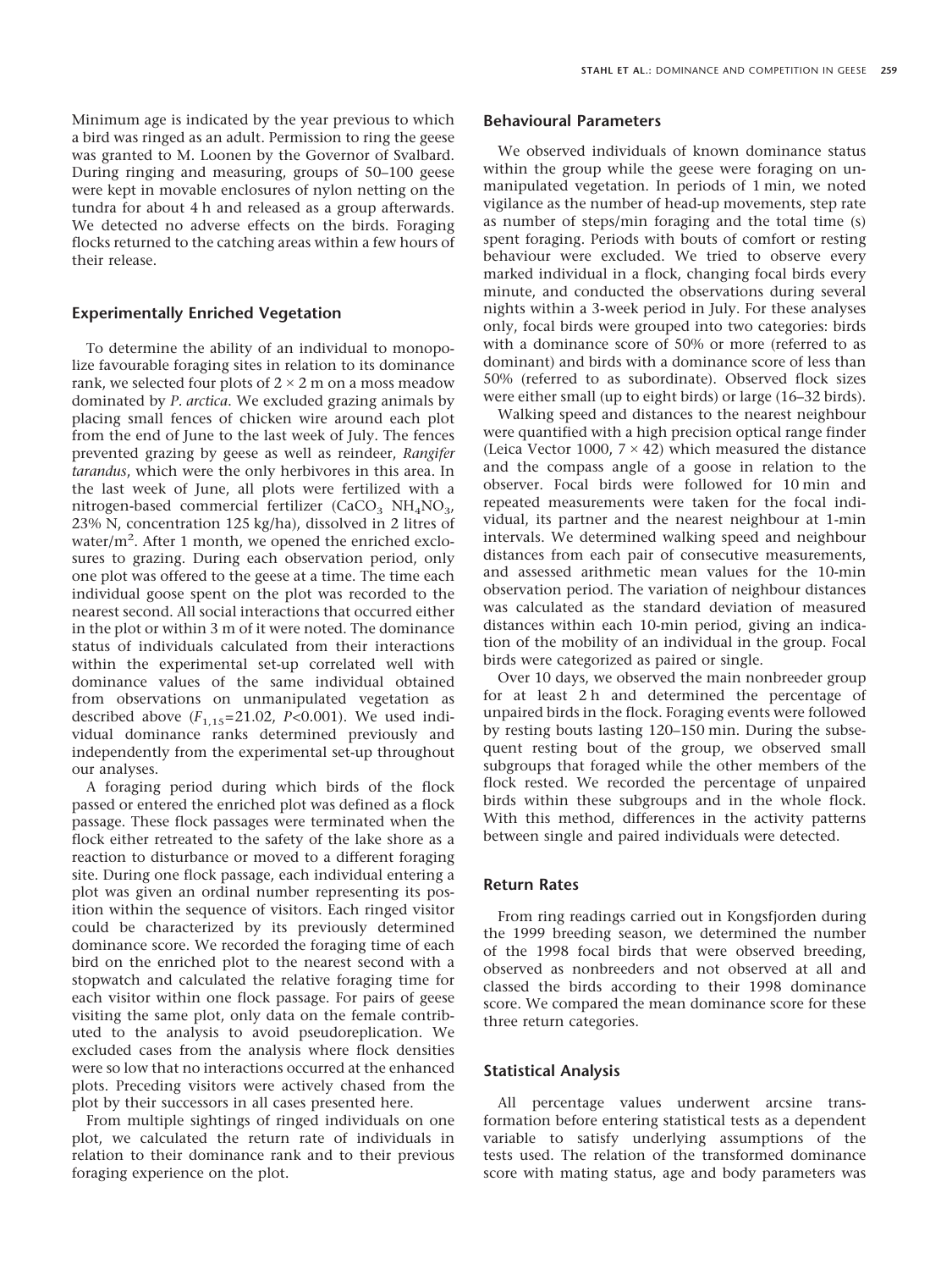<span id="page-3-0"></span>

**Figure 1.** Effects of age and mating status on dominance in female barnacle geese. • Paired birds, o: unpaired birds. Regression line shown for paired birds only.

analysed with a general linear model. Both continuous variables (covariates) and categorical variables (factors) can be entered as explanatory variables in these models. Categorical variables were transformed to dummy variables with the values 0 and 1, the number of cases for the dummy variables being 1 minus the number of classes for each categorical variable. All interactions between explanatory variables were also tested. The procedure is analogous to a stepwise multiple regression using dummy variables and a forward selection of explanatory variables. Data on individuals of both sexes were analysed separately. A Spearman rank correlation was carried out to test for correlations among independent variables.

We used (paired, two-tailed) *t* tests on transformed data to compare the dominance and foraging performance of birds using the experimental plots and  $\chi^2$  statistics to compare return rates. We used two-tailed *t* tests to test for differences in behavioural parameters between the two dominance categories and between single and paired birds. Transformed data on dominance values of ringed females entered a one-way ANOVA (post hoc Tukey test) to test for long-term consequences of dominance. Statistical testing was done with the software package SPSS for Windows, release 8.0.

<span id="page-3-1"></span>**Table 1.** Linear regression of dominance score (after arcsine transformation) on mating status, age and body size parameters

| Independent variable                                                                 | df                                                | F                                            | P                                                  |
|--------------------------------------------------------------------------------------|---------------------------------------------------|----------------------------------------------|----------------------------------------------------|
| Females<br>Mating status<br>Minimum age<br>Exact age<br>Body mass<br>Tarsus length   | 1, 27<br>1, 27<br>1, 12<br>1, 27<br>1, 27         | 37.28<br>27.40<br>8.76<br>13.04<br>2.22      | < 0.001<br><0.001<br>0.012<br>0.001<br>0.148       |
| Head size<br>Males                                                                   | 1, 27                                             | 0.80                                         | 0.379                                              |
| Mating status<br>Minimum age<br>Exact age<br>Body mass<br>Tarsus length<br>Head size | 1, 31<br>1, 31<br>1, 6<br>1, 31<br>1, 31<br>1, 31 | 9.61<br>4.88<br>0.07<br>6.09<br>4.16<br>1.10 | 0.004<br>0.035<br>0.439<br>0.019<br>0.050<br>0.302 |

#### **RESULTS**

# **Correlates of Dominance**

For both male and female barnacle geese mating status was the most significant explanatory variable entered in the general linear model. Paired birds had a significantly higher dominance score than single birds. Dominance increased significantly with age in females (ANCOVA: age: *F*1,27=4.90, *P*=0.036; mating status: *F*1,27=10.51, *P*=0.003; interaction: *F*<sub>1,26</sub>=0.06, NS; [Fig. 1\)](#page-3-0). None of the other explanatory variables had a significant effect on dominance when mating status was included in the model. In [Table 1,](#page-3-1) the various explanatory variables are compared in linear regression models for each sex. The dominance rank of an individual was correlated with its mating status, that is, paired or unpaired, minimum age (and for females also exact age), body mass and, for males, tarsus length. Dominance was not correlated with head size for either of the two sexes. Summarizing these positive correlations, paired, old or large individuals ranked highest. In our study population however, effects of age and body size were correlated [\(Table 2\)](#page-3-2) because of density-dependent processes constraining gosling growth and adult size [\(Loonen et al. 1997\)](#page-7-24). Therefore, any influence of body size on the observed dominance pattern is difficult to detect. Our analysis rendered mating status

<span id="page-3-2"></span>**Table 2.** Spearman rank correlations for independent variables used in the linear regression [\(Table 1](#page-3-1))

|               |                  |                |              | $\epsilon$       |              |  |
|---------------|------------------|----------------|--------------|------------------|--------------|--|
|               | Mating<br>status | Minimum<br>age | Body<br>mass | Tarsus<br>length | Head<br>size |  |
| Mating status |                  | $0.728**$      | $0.633**$    | 0.052            | 0.000        |  |
| Minimum age   | $0.602**$        |                | $0.810**$    | $0.372*$         | 0.080        |  |
| Body mass     | $0.563**$        | $0.643**$      |              | $0.514**$        | 0.331        |  |
| Tarsus length | $0.399*$         | $0.409*$       | $0.571**$    |                  | $0.491**$    |  |
| Head size     | 0.335            | $0.392*$       | $0.469**$    | $0.577**$        |              |  |

The results in the top right half of the table are based on data of 29 female barnacle geese, those in the bottom left half of the table are based on 33 male barnacle geese. \**P<*0.5; \*\**P<*0.01.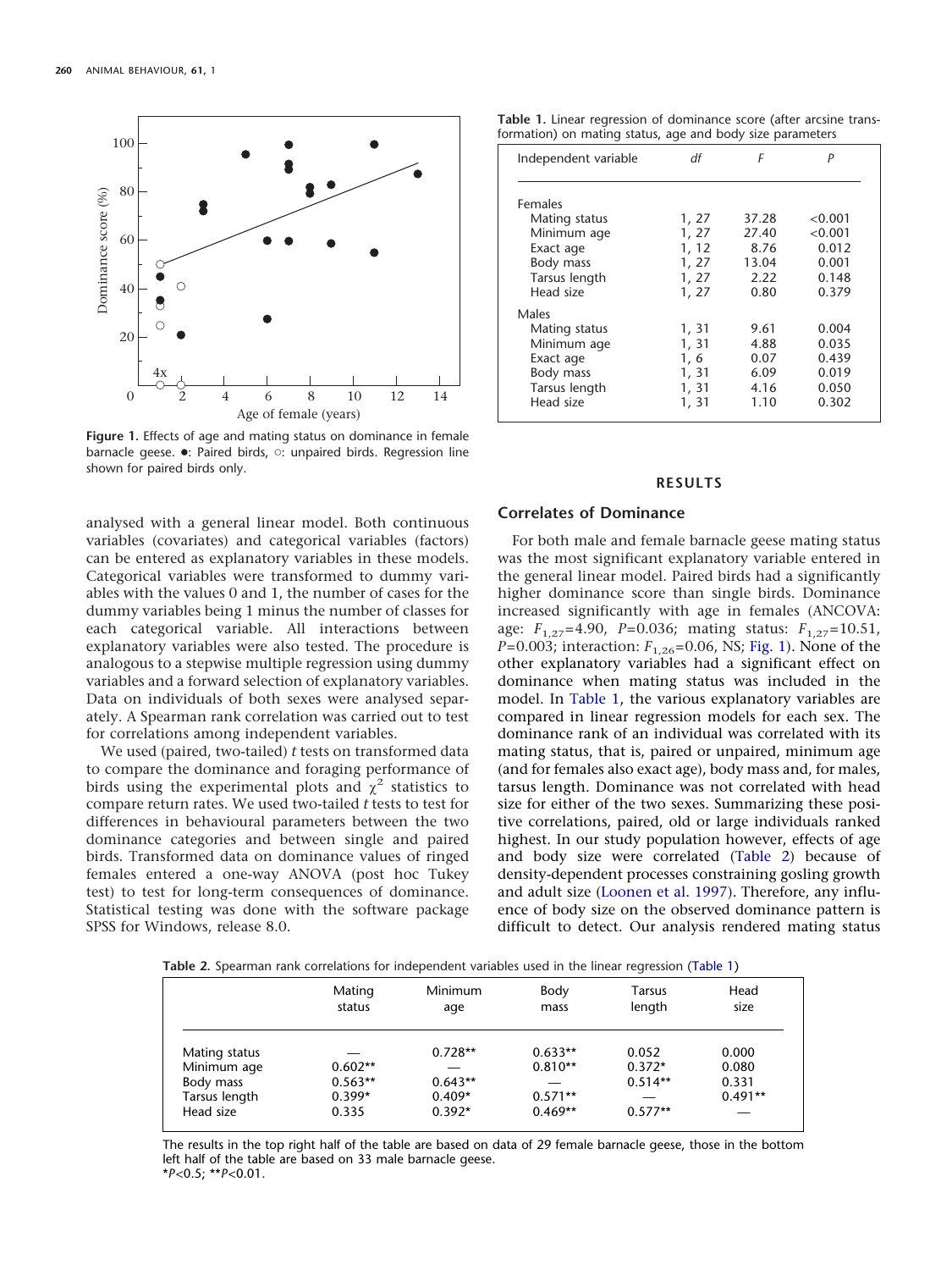<span id="page-4-0"></span>

**Figure 2.** (a) Comparison between the position of an individual in a series of visitors to an enriched plot and its dominance score  $(\bar{X} + \mathsf{SE})$ . (b) Foraging time of subsequent visitors on an enriched plot in relation to the total foraging time of both individuals.

<span id="page-4-1"></span>**Table 3.** Return rate (*N*, %) of marked geese to enriched plots, and their dominance rank  $(\bar{X} \pm SE)$ , in relation to where they foraged during their first visit

|                     | During first visit                      |  |
|---------------------|-----------------------------------------|--|
| Foraging<br>on plot | Foraging in<br>vicinity of<br>plot only |  |
|                     |                                         |  |
| 19(59)              | 7(18)                                   |  |
| 13(41)              | 32(82)                                  |  |
| 32                  | 39                                      |  |
|                     |                                         |  |
| $73.4 + 5.9$        | $62.1 + 9.6$                            |  |
| $62.1 + 7.2$        | $36.0 + 5.2$                            |  |
| $68.8 + 4.6$        | $40.7 + 4.8$                            |  |
|                     |                                         |  |

and age as likely explanatory parameters for social dominance.

# **Competition for Enriched Vegetation**

[Figure 2a](#page-4-0) shows that the order in which birds entered favourable patches was strongly related to dominance, a bird that discovered a rich patch being less dominant than its successor (paired *t* test:  $t_{11} = -3.55, P = 0.005$ ). Nevertheless, the dominant birds entering later spent more time foraging on the enriched plots than subordinate predecessors (*t* test testing for deviation from 50%:  $t_{11} = 4.84$ , *P*=0.001; [Fig. 2b\)](#page-4-0).

Of 32 individuals that managed to forage on an enriched plot during a first flock passage, 59% returned to the plot during a second passage [\(Table 3\)](#page-4-1). In contrast, only 18% of the 39 geese that foraged in the vicinity of the plot during a first visit returned [\(Table 3\)](#page-4-1). Differences between these experience categories were statistically

significant  $(\chi_1^2=11.3, \text{ Yates correction}, P<0.01)$ . Mean dominance scores of birds that foraged on the plot during a first visit were significantly higher than those of birds that foraged only in the vicinity of the plots (*t* test: *t*69=-4.07, *P<*0.001; [Table 3\)](#page-4-1). Dominance scores of birds that were not able to enter the plot during the first visit and did not return with the second flock passage were lowest whereas dominance scores of all other categories did not differ significantly (one-way ANOVA with post hoc Tukey test: *F*3,67=8.41, *P<*0.001).

# **Behavioural Parameters Related to Dominance**

Under unmanipulated foraging conditions, vigilance behaviour of flock members was related to group size and dominance. Vigilance was higher among members of small foraging groups and dominant birds showed more vigilant behaviour than subordinates (group size:  $F_{1,170}$ =15.16, *P*<0.001; dominance:  $F_{1,170}$ =9.48, *P*=0.002). This finding is confounded by the fact that there were more dominant than subordinate birds in small groups (interaction of group size and dominance rank:  $F_{1,169} = 6.22$ ,  $P = 0.014$ ). However, dominant birds showed significantly more vigilant behaviour if we control for the group size effect and analyse data of large flocks only (*F*1,140=14.61, *P<*0.001).

Lower foraging time was expected for dominant birds, but the two variables foraging time and step rate while foraging were explained by group size only. Birds that were foraging in large groups took more steps while foraging  $(F_{1,170} = 9.61, P = 0.002)$  and showed a nonsignificant tendency to spend more time foraging  $(F_{1,170}=3.34)$ , *P*=0.06).

Unpaired birds tended to walk faster than paired birds although differences were not significant, probably because walking speed varied widely between individuals (paired birds:  $\bar{X} \pm SE = 3.8 \pm 0.2$  m/min; unpaired birds:  $4.7 \pm 0.5$  m/min;  $N_{\text{unpaired}} = 78$ ,  $N_{\text{paired}} = 92$ ;  $t_{168} = -1.79$ , *P*=0.07). Foraging distances to nearest flock neighbours were similar for paired and unpaired birds (paired birds:  $\bar{X} \pm SE = 7.8 \pm 0.8 \text{ m}$ ; unpaired birds:  $7.3 \pm 0.7 \text{ m}$ ; *N*<sub>unpaired</sub>=78, *N*<sub>paired</sub>=92; *t*<sub>168</sub>=0.508, NS). However, unpaired birds showed a significantly higher variability in their distances to the nearest neighbour (paired birds: mean standard deviation  $\pm$  SE=1.49  $\pm$  0.04 m; unpaired birds:  $2.08 \pm 0.09$  m;  $N_{\text{unpaired}}$ =76,  $N_{\text{paired}}$ =92,  $t_{166}$ =6.64, *P<*0.001) meaning that they continuously changed their position in the group.

While the mean percentage of unpaired birds in a foraging flock  $\pm$  SE was 39  $\pm$  5%, their share in subgroups that foraged while the main flock was resting rose to  $50 \pm 4$ %. These differences in the patterns of activity were significant  $(t_{12}=1.85, P=0.04)$ .

#### **Long-term Consequences of Dominance**

[Figure 3](#page-5-0) shows the relation between dominance rank of individuals in one year and their performance in the next breeding season. Females that failed to return in the following season (*N*=12) had a significantly lower dominance rank than those that returned as nonbreeders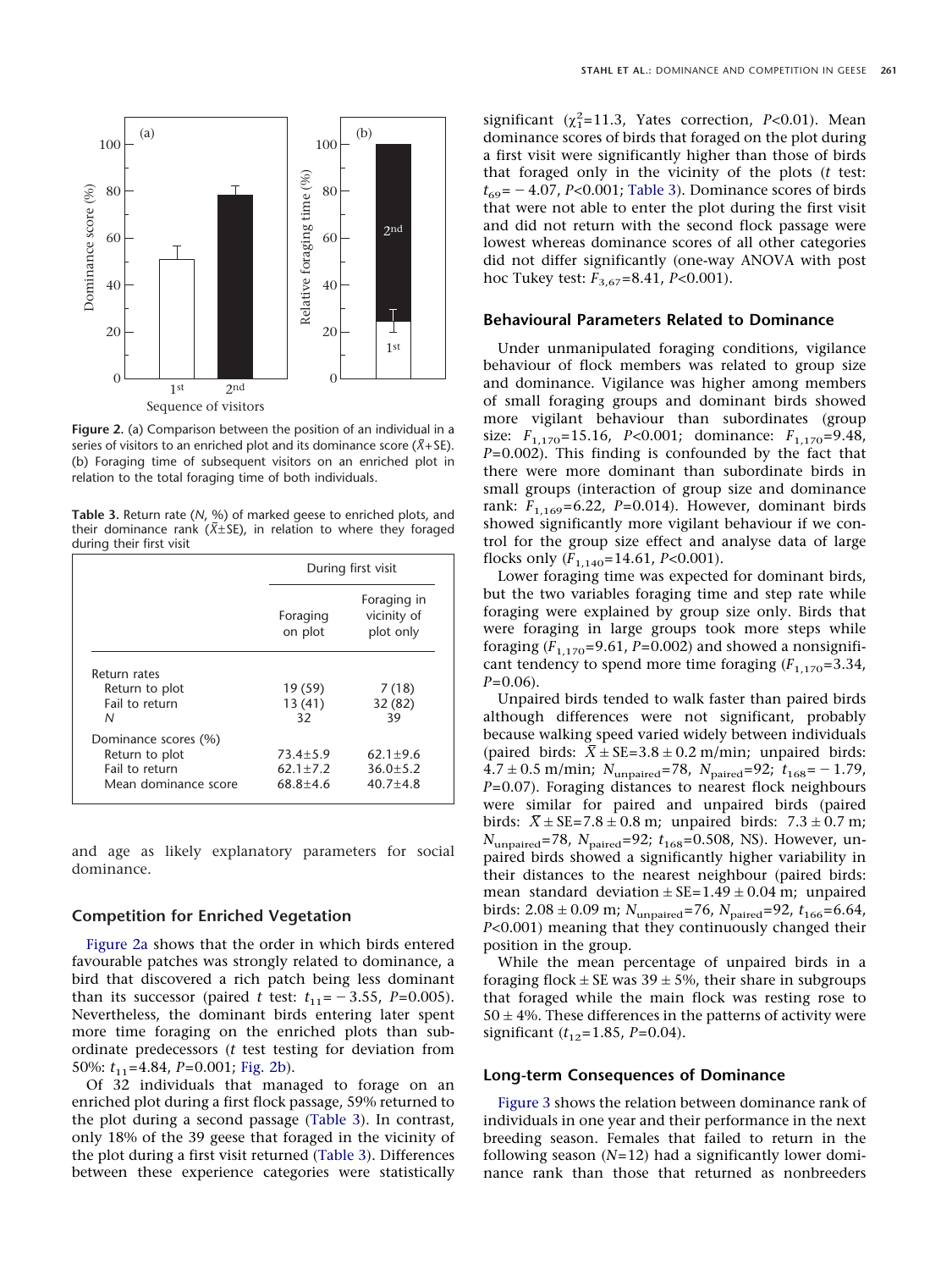<span id="page-5-0"></span>

**Figure 3.** Dominance of females in 1998 in relation to performance during the subsequent breeding season (1999). Females were classed as failing to return (*N*=12), returning as nonbreeders (*N*=14) and producing a clutch (*N*=20). Letters a and b indicate significant differences between categories.

(*N*=14) and females that returned and produced a clutch (*N*=20; one-way ANOVA with post hoc Tukey test:  $F_{2,43}$ =5.83, *P*=0.006). There was no significant difference in dominance ranks between the latter two groups.

#### **DISCUSSION**

# **The Concept of Dominance in Goose Flocks**

Studies on flock structure in geese mainly focus on the size of social units as the most important predictor of dominance. Families dominate pairs in aggressive encounters and pairs win interactions with singletons [\(Jenkins 1944;](#page-7-25) [Boyd 1953;](#page-6-0) [Hanson 1953;](#page-7-9) [Raveling 1970;](#page-7-2) [Lazarus & Inglis 1978\)](#page-7-5). Parental birds raising goslings are not only more aggressive but also more successful in encounters with flock neighbours [\(Lamprecht 1986a;](#page-7-7) [Black & Owen 1989b\)](#page-6-2).

In our study, dominance was positively correlated with age, body weight and body measures [\(Table 1\)](#page-3-1). But even in this group without parents and goslings, mating status could not be excluded as a signal for dominance. Paired birds ranked higher than singletons [\(Fig. 1\)](#page-3-0). In line with our own findings, age is a fair predictor for dominance in studies on other bird species as well (e.g. great tit, *Parus major*: [Lemel 1989;](#page-7-26) willow tit, *Parus montanus*: [Koivula](#page-7-27) [et al. 1993;](#page-7-27) Mexican jay, *Aphelocoma ultramarina*: [Brown](#page-6-5) [et al. 1997\)](#page-6-5). Older birds are more experienced and therefore probably more successful in encounters with flockmates. Family size is a good predictor for dominance structure in mixed groups of breeding and nonbreeding geese (e.g. in wintering flocks). Our data suggest that in female geese mating status and age determine the dominance rank of a nonbreeding individual. In our study population, there was a complex interaction between age and conditions limiting growth during the gosling stage. These limiting conditions have been attributed to density-dependent effects in several goose populations (e.g. Spitsbergen barnacle geese: [Loonen et al. 1997\)](#page-7-24) but consequences for the dominance structure in the flocks remained unstudied.

#### **Consequences of Dominance for the Individual**

Our results from the experiment with enriched vegetation plots showed that favourable foraging sites were mainly detected by subordinate birds which were then quickly displaced from the plot by dominant flockmates [\(Fig. 2\)](#page-4-0). This is in line with findings on wintering flocks of brent geese [\(Teunissen et al. 1985\)](#page-7-12) where birds behind the leading edge of the group had the highest dominance rank. [Prop & Deerenberg \(1991\)](#page-7-13) showed by faecal analysis that dominant birds in this species obtain more highquality plants. The foraging situation was simpler in our experimental plots which consisted of homogeneous swards of only one grass species. In this situation, dominant second visitors were able to oust the geese discovering the favourable plots. The second visitor was responsible for 75% of the total foraging time on these high-quality plots. Moreover, a high percentage of successful foragers on enriched plots returned to the same place with a second foraging wave whereas unrewarded neighbourhood foragers tended to disappear from the area [\(Table 3\)](#page-4-1). We suggest that dominant geese used their explorative but less high-ranking flockmates to detect patches of high-quality food which they monopolized easily afterwards. This idea of subordinate explorers and dominant profiteers is not new within the concepts of flock functioning. Nevertheless, our study on wild barnacle geese is one among few experimental approaches (white-throated sparrows, *Zonotrichia albicollis*: [Wiley 1991;](#page-7-28) hummingbirds: [Tiebout 1996;](#page-7-29) great tits: [Verbeek et al. 1999\)](#page-7-30) which reveal clearly the important role of dominance patterns for food finding. Classifying flock members as either producers or scroungers, [Barnard & Sibly \(1981\)](#page-6-6) developed a model for different foraging strategies based on their findings in a captive flock of house sparrows, *Passer domesticus*. In their study, scroungers relied on interactions with explorative flockmates to obtain food whereas producers actively searched for food items themselves. [Rita et al. \(1997\)](#page-7-31) developed this idea, showing that optimal patch exploitation times are shorter for individuals of the patchfinding phenotype (producers) than for scroungers, especially if the former are more severely affected by competitive interactions at the plot. Our investigations support these theoretical predictions, as in all cases subordinate 'finders' were actively chased out of the plot by more dominant 'scroungers'.

Although an important issue for concepts of flock dynamics, the mechanisms of information transfer in foraging groups are still poorly understood [\(Prins &](#page-7-32) [Ydenberg 1985\)](#page-7-32). The high level of explorative behaviour of subordinate individuals in our study will increase their chances of finding high-quality food patches (see also [Ward 1965;](#page-7-33) [Murton et al. 1966\)](#page-7-34) and their high walking speeds may improve their foraging position in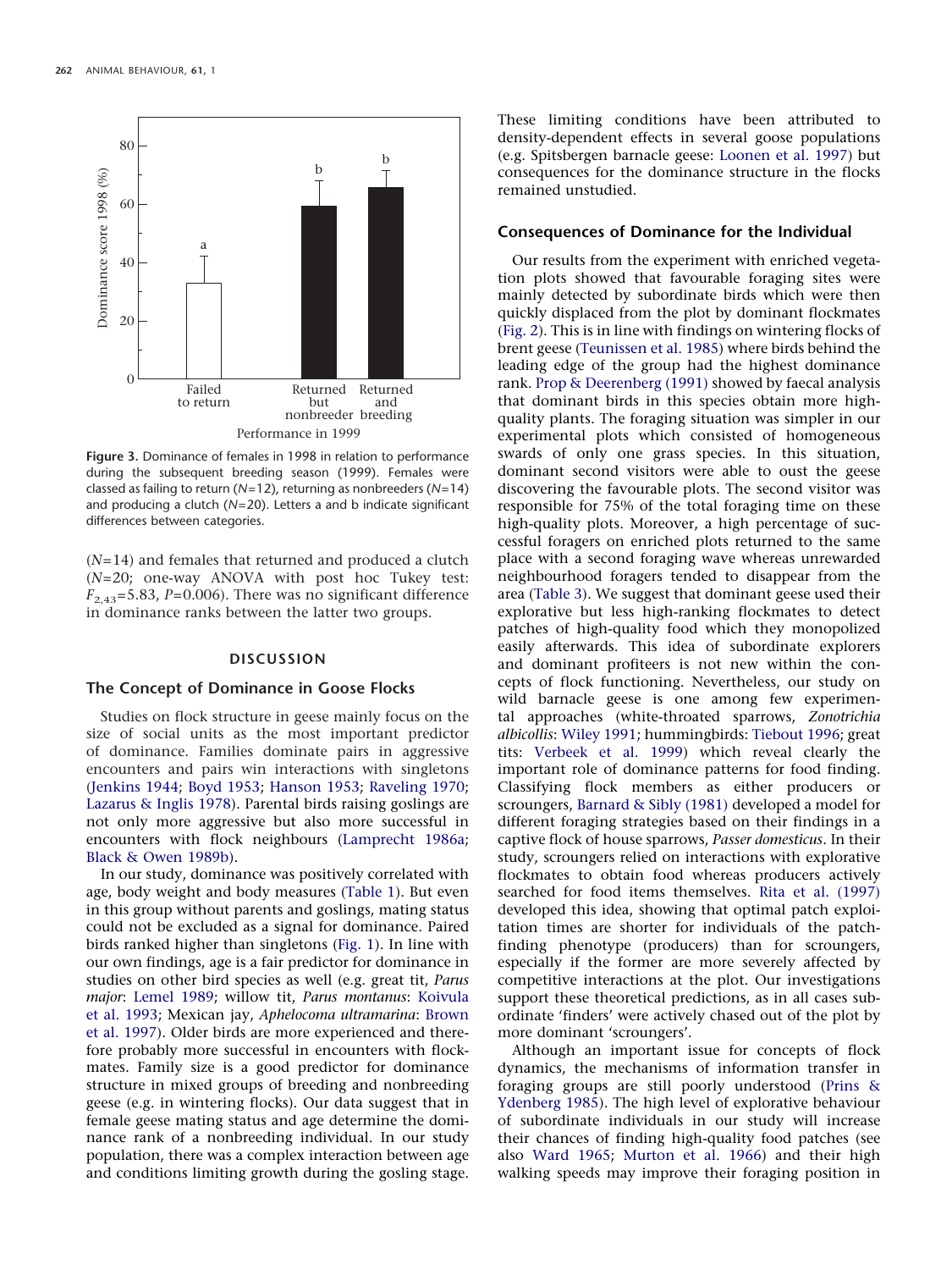<span id="page-6-4"></span>the flock [\(Prop & Loonen 1988\)](#page-7-18). The idea of a larger explorative zone of subordinates is also supported by our finding that lower-ranking single birds showed a higher variation in distance to their nearest flock neighbour than higher-ranking paired birds. This means that they are constantly shifting their relative position in the flock.

In our behavioural data of geese feeding on unmanipulated vegetation, we detected differences in vigilance for subordinate and dominant birds in large flocks. Even though their total foraging time did not differ, dominant birds showed more vigilant behaviour than subordinates. [Kramps \(1998\)](#page-7-35) showed that dominant great tits scanned the surroundings more often than subordinates and suggested that birds benefit directly from their vigilance by reducing their predation risk as, within his wild population, dominant birds had higher survival. The maintenance of a certain level of vigilance is thought to be beneficial for the detection of profitable food patches in addition to predator detection (e.g. [Drent & Swierstra](#page-7-36) [1977;](#page-7-36) Pöysä 1987). Especially within the 'producerscrounger' situation in our study, vigilance may serve to maintain contact with subordinates to locate newly discovered patches quickly.

The question remains whether it is purely the relative safety of the group that is the incentive for subordinate individuals to stay in their flock. We hypothesize that subordinates compensate for the disadvantages of being forced to forage on patches of minor quality to some degree by changing their foraging patterns over the day. Unpaired, subordinate geese in our focal flocks prolonged their foraging bouts when the main part of the flock started to rest nearby. These data suggest that subordinate birds balance the benefits of safety and food finding against the cost of restricted food intake. Clearly, differences in time budgets and in actual food intake between social groups deserve further study.

For group-living animals such as geese, the theoretical framework of 'queuing for dominance' [\(Ens & Cayford](#page-7-16) [1996\)](#page-7-16) argues that subordinate group members in reality should be characterized as 'hopeful dominants'. The long-term benefit of remaining in the group through the years is thus to enhance their dominance rank (involving both age and experience). Observations on Bewick's swans, *Cygnus columbianus bewickii* [\(Scott 1988\)](#page-7-38) and data from our own study show a clear correlation between dominance rank and age and support this hypothesis. A fascinating aspect for further analyses are alliances between dominant and subordinate individuals within a flock, as suggested by the shepherd hypothesis of [Rohwer](#page-7-15) [& Ewald \(1981\).](#page-7-15) Such processes might be driven by subtle and long-lasting family bonds within those flocks in the breeding grounds, for example long-term mother– daughter cooperation (in barnacle geese, associations between mothers and daughters extend over several years; personal observations on ringed individuals in the winter quarters). If dominant and old birds support offspring from former years within the group and protect them from attacks by unfamiliar dominant flock neighbours, they may increase the benefits of flock foraging for subordinates.

Our findings suggest the main consequences of dominance concern access to favourable foraging patches and the ability to monopolize them over time; both are favourable traits in the poor and patchy Arctic environment. Cause and effect are difficult to disentangle, however, if we do not know how the positive correlation of dominance with body mass and size of the individual changes during ontogeny. In addition, foraging efficiency can increase with age, for example in captive barnacle geese (J. Black, personal communication) and in rooks, *Corvus frugilegus* [\(Henderson & Hart 1991\)](#page-7-22).

Questions concerning the implications of dominance for life history traits are challenging although evidence is still fragmentary (see [Piper 1997\)](#page-7-1). With their studies on Spitsbergen barnacle geese in winter, [Black & Owen](#page-6-1) [\(1989a\)](#page-6-1) supported the hypothesis of a positive feedback between age, dominance and reproductive success first formulated by [Lamprecht \(1986b\)](#page-7-39) for his captive flock of bar-headed geese. Our own data on dominance-related return rates [\(Fig. 3\)](#page-5-0) provide strong evidence for the mechanism behind differences in performance of individuals on the breeding grounds.

# **Acknowledgments**

We gratefully acknowledge logistic assistance from Norsk Polarinstitutt, Kings Bay AS and Oceanwide Expeditions and especially the unremitting cooperation of N. Cox, G. Gabrielsen, F. Mehlum, I. Tombre and W. Moskal during field work. We thank all those who have helped to maintain the ringing scheme and the collection of data on the breeding population throughout the years. The Governor of Svalbard kindly gave permission to ring geese and to work in the bird reserves. The manuscript profited greatly from critical comments by I. Tombre, M. Taborsky and two anonymous referees. This study was financially supported by a grant of the European Community within the program Training and Mobility of Researchers to J.S., a travel grant of the Marco Polo Fonds of the University of Groningen to P.H.T. and by the University of Groningen.

# **References**

- **Appleby, M. C.** 1980. Social rank and food access in red deer stags. *Behaviour*, **74,** 294–309.
- <span id="page-6-3"></span>**Baker, M. C., Belcher, C. S., Deutsch, L. G., Sherman, G. L. & Thompson, D. B.** 1981. Foraging success in junco flocks and the effects of social hierarchy. *Animal Behaviour*, **29,** 137–142.
- <span id="page-6-6"></span>**Barnard, C. J. & Sibly, R. M.** 1981. Producers and scroungers: a general model and its application to captive flocks of house sparrows. *Animal Behaviour*, **29,** 543–550.
- <span id="page-6-1"></span>**Black, J. M. & Owen, M.** 1989a. Agonistic behaviour in barnacle goose flocks: assessment, investment and reproductive success. *Animal Behaviour*, **37,** 199–209.
- <span id="page-6-2"></span>**Black, J. M. & Owen, M.** 1989b. Parent–offspring relationships in wintering barnacle geese. *Animal Behaviour*, **37,** 187–198.
- <span id="page-6-0"></span>**Boyd, H.** 1953. On encounters between white-fronted geese in winter flocks. *Behaviour*, **37,** 291–319.
- <span id="page-6-5"></span>**Brown, J. L., Brown, E. R., Sedransk, J. & Ritters, S.** 1997. Dominance, age, and reproductive success in a complex society; a longterm study of the Mexican jay. *Auk*, **114,** 279–286.